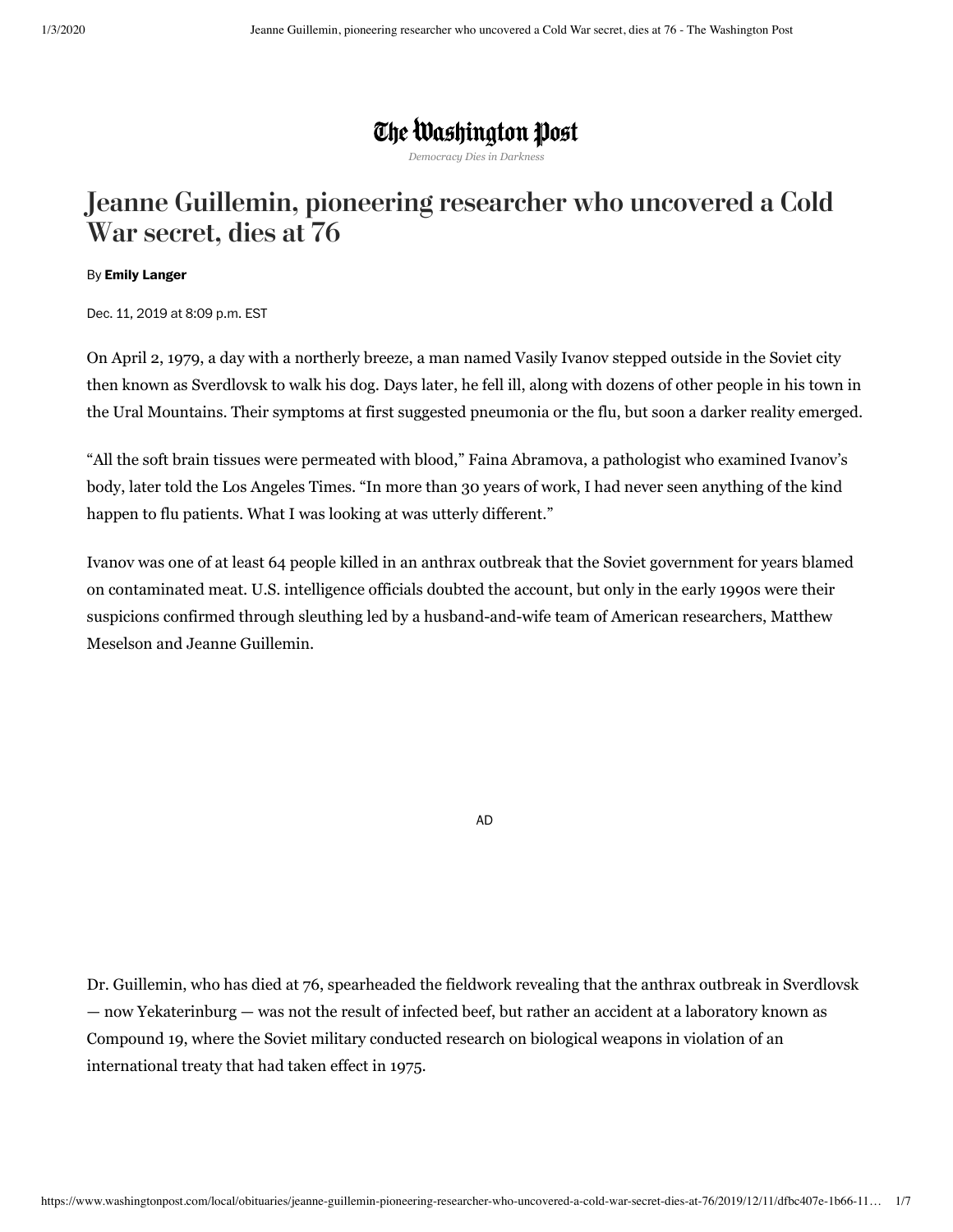1/3/2020 Jeanne Guillemin, pioneering researcher who uncovered a Cold War secret, dies at 76 - The Washington Post

Shortly after the fall of the Soviet Union in 1991, she made the first of three trips to Russia, going door to door with interpreters to interview the families of the victims. With information gathered in those interviews, she compiled a map showing the victims' likely whereabouts when a leak occurred at the lab, sending anthrax spores into the northerly wind — one of the worst accidents in the history of biological weapons.

The locations fell into what Meselson described as a "narrow plume" beginning at Compound 19 and leading to the city limits. Beyond the city limits, sheep and cows had contracted anthrax.

AD

"There was one day, and only one day, when the wind was blowing in that direction all day long," Meselson said in an interview. "Meat does not travel in a direct line with the wind."

Dr. Guillemin, who chronicled their work in the 1999 book "Anthrax: The Investigation of a Deadly Outbreak," described her research as "both an emotional and an intellectual experience."

"The families did not know why their loved ones had died," she told the Times in 1994. "I can't think of a single interview in which they did not cry. I cannot think of an interview in which we did not cry."

Dr. Guillemin and Meselson — a world-renowned microbiologist known both for his discoveries related to DNA and his successful efforts to enact an international ban on biological arms — joined their colleagues in publishing their results in the journal Science in 1994.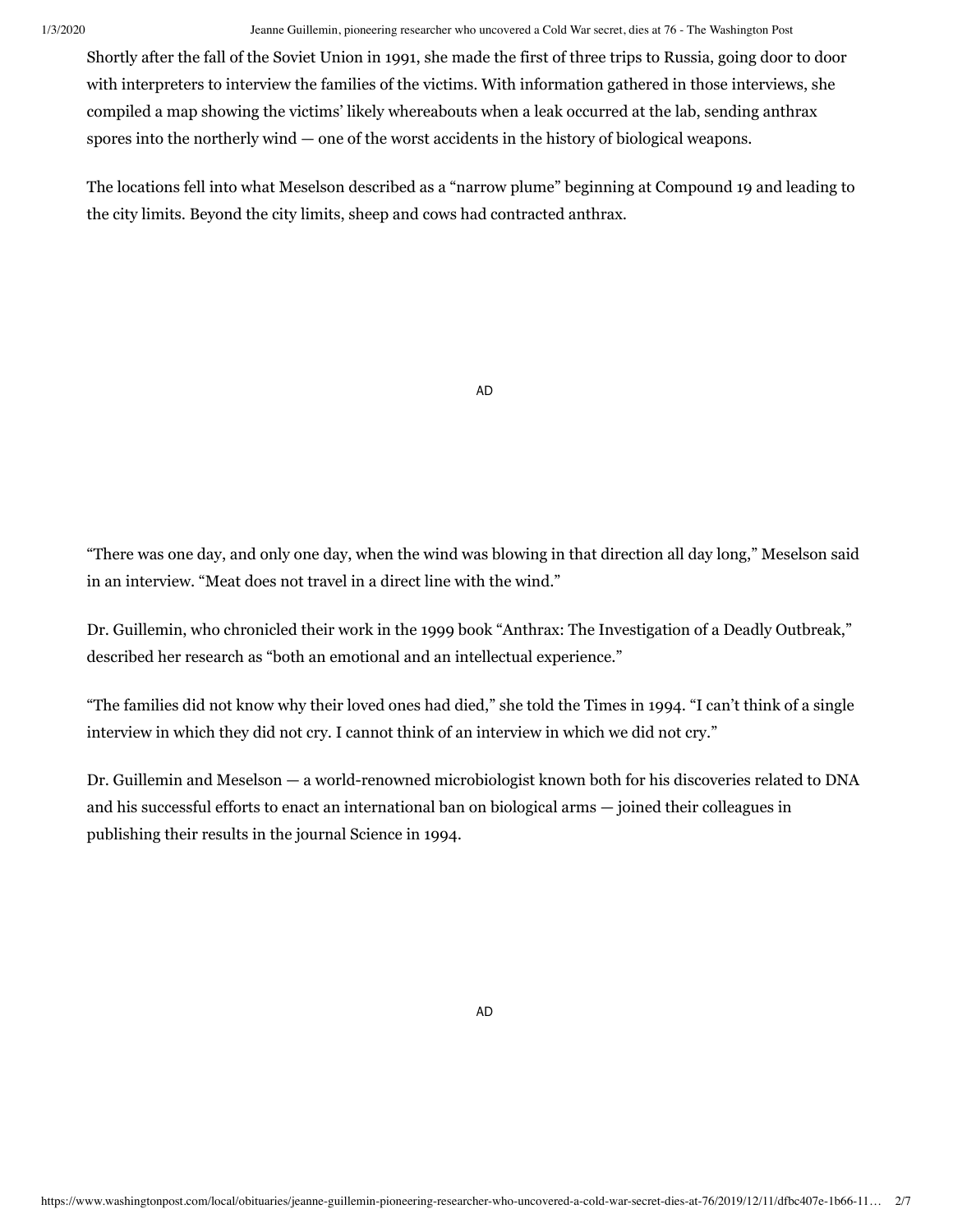#### 1/3/2020 Jeanne Guillemin, pioneering researcher who uncovered a Cold War secret, dies at 76 - The Washington Post

"Meselson, Guillemin and their team had not gone inside Compound 19 nor identified the precise reason for the outbreak, but they peeled away the secrecy that the U.S. government could not penetrate in years of official diplomatic protests to the Soviet and Russian leaders," Washington Post journalist David E. Hoffman wrote in "The Dead Hand," a Pulitzer Prize-winning history of the Cold War arms race. "They found solid evidence that anthrax spores had come from the military facility at Compound 19."

In subsequent years, Dr. Guillemin became a sought-after analyst of biological warfare, blending anthropology, sociology and security studies into a distinctive expertise in a field where men had long outnumbered their female colleagues. She died Nov. 15 at her home in Cambridge, Mass, according to her husband, who said the cause was cancer.

Gregory Koblentz, director of the biodefense graduate programs at George Mason University, lauded Dr. Guillemin for what he described as "pioneering work" spanning "all the major episodes in the history of biological weapons." He credited her with dismantling some of the "myth and misperception" that has surrounded the topic and with making it accessible to general readers as well as specialists.

AD

Trained in psychology, anthropology and sociology, Dr. Guillemin turned her attention to biological weapons in the 1980s after marrying Meselson, a Harvard University professor who received a 2004 Lasker Award, considered the American equivalent of the Nobel Prize, for his work on genetics and his effort to stop the spread of biological and chemical weapons. Dr. Guillemin taught from 1972 until 2005 at Boston College and had been associated since 1999 with the MIT Security Studies Program.

The investigation in the former Soviet Union was one of several high-profile probes that the couple undertook together. In 1987, they and a British colleague, Julian Robinson, published a report in Foreign Policy magazine challenging accusations by the Reagan administration earlier that decade that Vietnam had used a Soviet biological agent known as "yellow rain" against rebels in Laos and Cambodia. The substance was not a biological weapon, they proposed, but rather bee feces.

After the terrorist attacks of Sept. 11, 2001, when letters containing anthrax were mailed to prominent media figures and lawmakers in the United States, Dr. Guillemin appeared frequently as a commentator in the news, often seeking to quell the hysteria that arose surrounding the episode.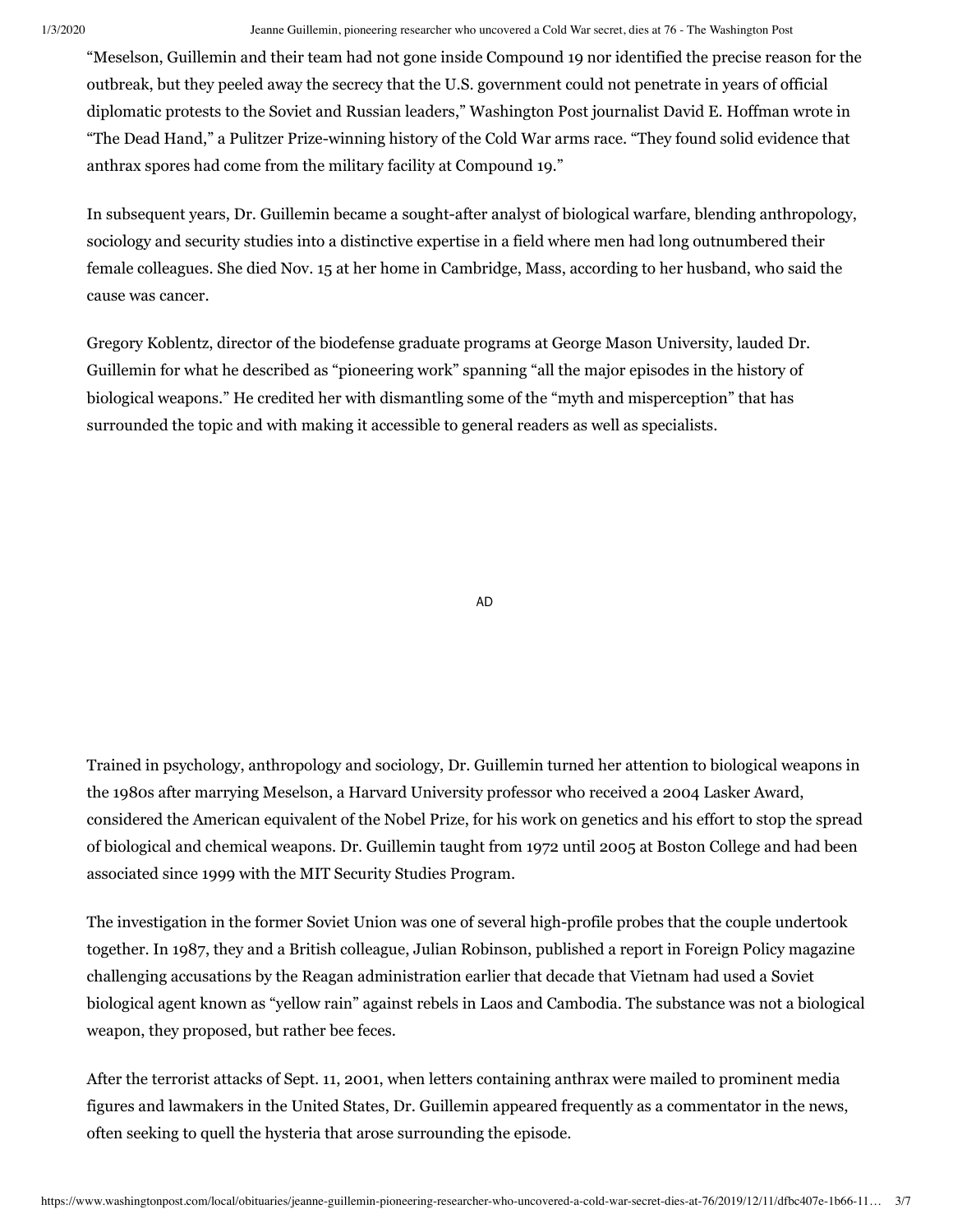AD

"I'm leery of all the fearmongering," she told Salon.com at the time. "America is very healthy. Anthrax goes for older people. Smallpox goes for the weak. We could afford to focus more on other risks."

[She traced the history of biological warfare in the book "Biological Weapons: From the Invention of State-](https://read.amazon.com/kp/embed?asin=B006QNNHU0&preview=newtab&linkCode=kpe&ref_=cm_sw_r_kb_dp_fdz8DbPW9GAWT&tag=thewaspos09-20)Sponsored Programs to Contemporary Bioterrorism" (2005) and chronicled the American anthrax episode in the volume ["American Anthrax: Fear, Crime, and the Investigation of the Nation's Deadliest Bioterror Attack"](https://read.amazon.com/kp/embed?asin=B004SHEL0G&preview=newtab&linkCode=kpe&ref_=cm_sw_r_kb_dp_Efz8DbVNA9F91&tag=thewaspos09-20) (2011).

Her last book, "Hidden Atrocities: Japanese Germ Warfare and American Obstruction of Justice at the Tokyo Trial" (2017), examined the failure of the post-World War II military tribunal to investigate the use of biological weapons by the Japanese against the Chinese.

AD

Amid Cold War tensions with the Soviet Union, "U.S. military intelligence had actively invaded the Tokyo trial proceedings and suppressed an entire category of war crimes perpetrated against Chinese civilians," she wrote. "The rule of law could hardly have been more abused in the name of national security."

Jean Elizabeth Garrigan — she later changed the spelling of her first name to Jeanne — was born in Brooklyn on March 6, 1943. Her father, a businessman, and her mother, a homemaker, later moved the family to Rutherford, N.J., where Dr. Guillemin was educated by Dominican nuns.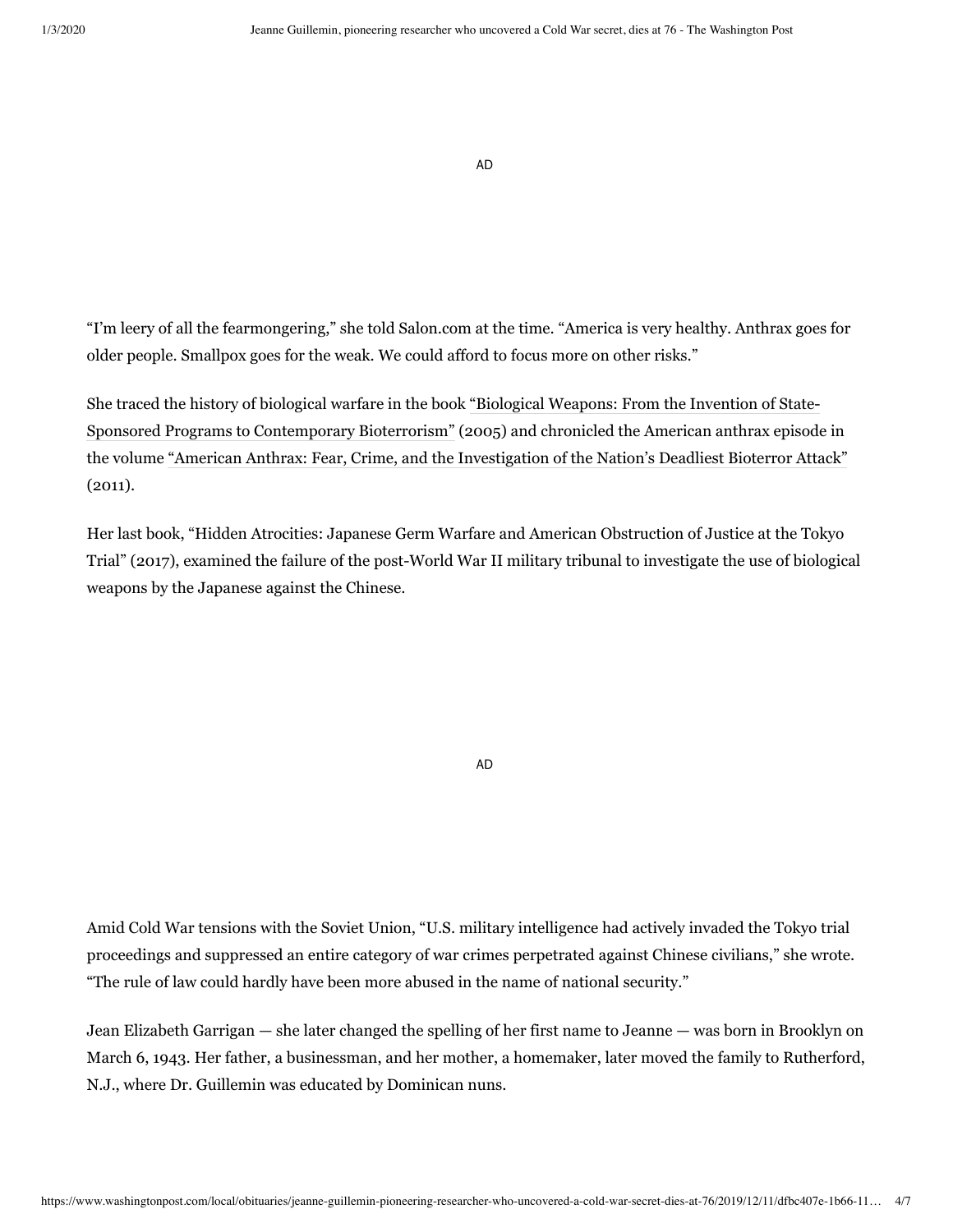#### 1/3/2020 Jeanne Guillemin, pioneering researcher who uncovered a Cold War secret, dies at 76 - The Washington Post

She received a bachelor's degree in social psychology from Harvard in 1968 and a PhD in sociology and anthropology from Brandeis University in 1973. Her doctoral dissertation, about the efforts of a Native American community to adapt to life in cities while also maintaining their cultural traditions, was published as the volume ["Urban Renegades"](https://www.amazon.com/gp/product/0231038844/ref=dbs_a_def_rwt_hsch_vapi_taft_p1_i2) (1975).

AD

[Another early book, co-written with Lynda Lytle Holmstrom, was "Mixed Blessings: Intensive Care for](https://www.amazon.com/gp/product/0195066596/ref=dbs_a_def_rwt_hsch_vapi_taft_p1_i4) Newborns" (1986), about the dilemmas that doctors, nurses and parents face in caring for infants who require treatment in NICUs. Dr. Guillemin's husband attributed to her Catholic upbringing her interest in the intersection between biology and morality, which would fuel nearly all her work.

She was divorced from her first husband, Robert Guillemin, and pursued her early career while also raising their twin boys as a single mother. In 1986, she married Meselson. In addition to her husband, of Cambridge, survivors include her sons, Robert Guillemin of Brookline, Mass., and John Guillemin of Warsaw; a stepdaughter, Zoë Forbes of Newton, Mass.; two sisters; a brother; and five grandchildren. Another stepdaughter, [Amy Meselson,](https://www.nytimes.com/2018/08/06/obituaries/amy-meselson-lawyer-who-defended-young-immigrants-dies-at-46.html) died in 2018.

In the latter years of her career, Dr. Guillemin organized seminars for female graduate students at MIT in an effort to help women advance in security studies. She established an endowment at the MIT Center for International Studies to support female PhD candidates and "energize their sense of inquiry and search for knowledge."